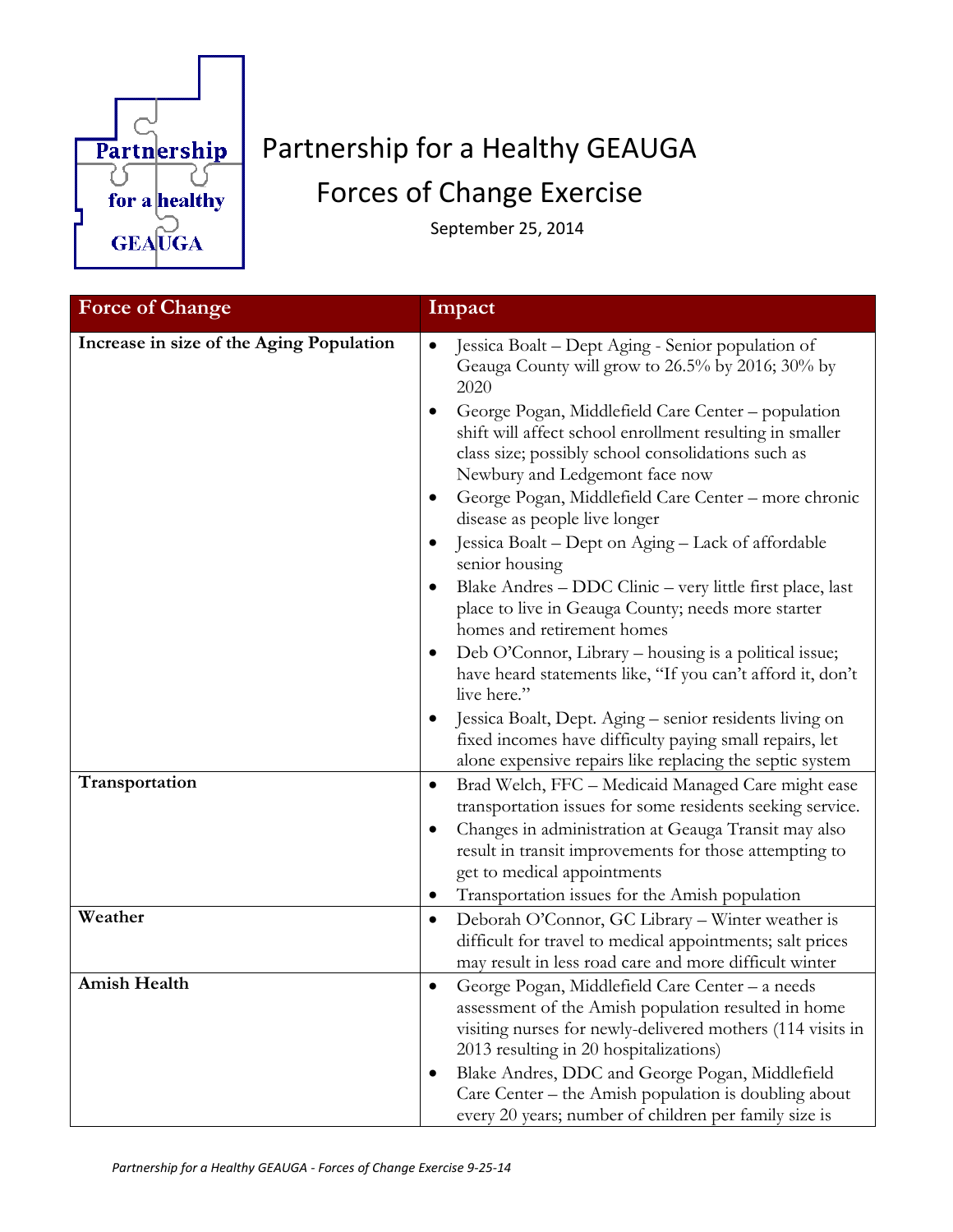|                                             | approx. 5.7 (down from 7.4); marriage age women<br>increased from 17 years to 20.5 years; Amish have the                                                                                           |
|---------------------------------------------|----------------------------------------------------------------------------------------------------------------------------------------------------------------------------------------------------|
|                                             | same problems as the rest of the population, including<br>chronic disease, substance abuse, mental health                                                                                          |
|                                             | problems $-$ AND $-$ a reluctance to seek help from                                                                                                                                                |
|                                             | government agencies                                                                                                                                                                                |
| <b>Accountable Care Organizations</b>       | George Pogan, Middlefield Care Center - Accountable<br>٠<br>Care Organizations model of healthcare delivery could<br>result in better preventive care and a healthier                              |
|                                             | population                                                                                                                                                                                         |
| <b>Water Quality</b>                        | Irene McMullen, Munson Twp - water quality from oil<br>$\bullet$<br>and gas activity; potential of algal bloom effect is<br>unknown as there are no standards and no testing is<br>being conducted |
|                                             | Mr. & Mrs. Whitright, residents - water quality also<br>٠<br>affected by failing sewage systems; these are very<br>expensive to replace                                                            |
|                                             | Erwin Leffel & Bob Weisdack, GC Health District -<br>$\bullet$<br>discussed the new sewage regulation that could impact<br>all resident with household sewage systems                              |
| <b>Accreditation Requirement for Health</b> | Bob Weisdcak, GC Health District - requirement for<br>$\bullet$                                                                                                                                    |
| Departments                                 | public health accreditation will be costly for department                                                                                                                                          |
| War                                         | Erwin Leffel, Thompson Twp - war on terrorism will<br>$\bullet$<br>impact service people returning to County and their jobs                                                                        |
| Legalization of Marijuana                   | Brad Welch, FFC - legalization of marijuana could lead<br>$\bullet$<br>to issues for employers, schools, and communities                                                                           |
| <b>Urgent Care Centers</b>                  | Deb O'Connor, Library – proliferation of urgent care<br>$\bullet$<br>centers is good for medical needs                                                                                             |
|                                             | Kay Gurtz, KSU, many urgent care centers have closed<br>$\bullet$                                                                                                                                  |
| <b>Lack of Primary Care Physicians</b>      | Mary W-P, FPA NE Ohio, lack of family physicians in<br>$\bullet$<br>Geauga County                                                                                                                  |
|                                             | Deb O'Connor, Library - specialization is more                                                                                                                                                     |
|                                             | financially rewarding than primary care practice; new<br>EHR requirements are forcing physicians out of practice                                                                                   |
|                                             | Brad Welch, FFC - Choose Ohio scholarships will pay<br>$\bullet$                                                                                                                                   |
|                                             | for education for those entering primary care medicine                                                                                                                                             |
|                                             | Blake Andres, DDC - use of medical home model can<br>$\bullet$<br>improve medical care and outcomes for patients                                                                                   |
| Free Clinic in Lake County                  | Amanda Andersky, Lake County Free Clinic - the free<br>$\bullet$                                                                                                                                   |
|                                             | clinic serves Geauga County providing preventive and                                                                                                                                               |
|                                             | wellness services and is a good way to avoid unnecessary<br>ER and specialist physician visits                                                                                                     |
| <b>Access to Health Care</b>                | Jessica Boalt, Dept Aging - non-English speaking<br>$\bullet$                                                                                                                                      |
|                                             | population is growing and affects ability to get services<br>and jobs                                                                                                                              |
|                                             | Accessing health has become more difficult because of                                                                                                                                              |
|                                             | rules                                                                                                                                                                                              |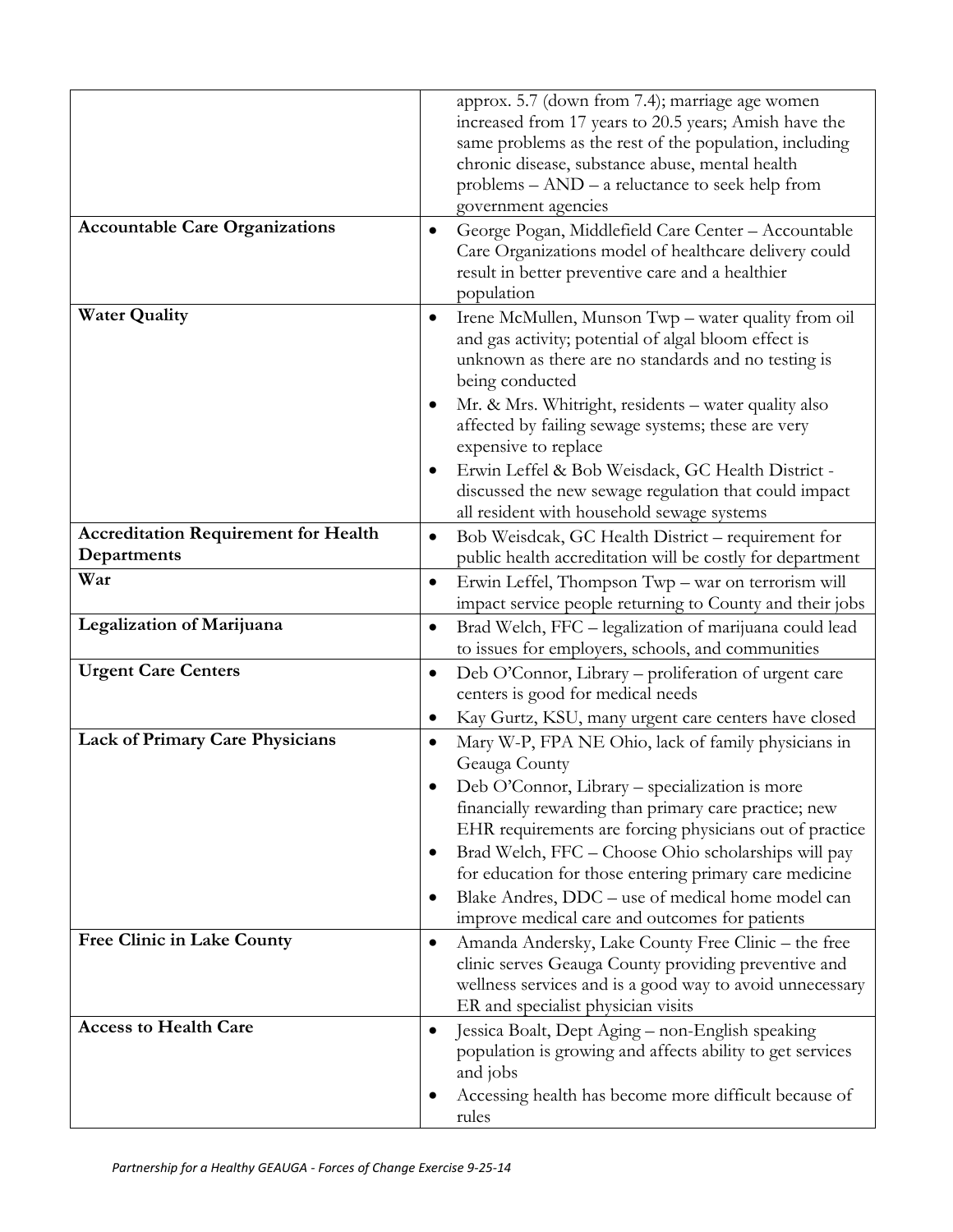|                                                             | Healthcare navigators are supposed to help people get<br>enrolled in Medicaid or private health insurance<br>Lake County General Health District has a navigator<br>٠                                                                                                                                                                                                                                                                                                                                                                                                                                                              |
|-------------------------------------------------------------|------------------------------------------------------------------------------------------------------------------------------------------------------------------------------------------------------------------------------------------------------------------------------------------------------------------------------------------------------------------------------------------------------------------------------------------------------------------------------------------------------------------------------------------------------------------------------------------------------------------------------------|
|                                                             | UH Geauga Medical Center is working on a grant to<br>provide help under a rural healthcare initiative                                                                                                                                                                                                                                                                                                                                                                                                                                                                                                                              |
| Youth and Younger Adult Engagement                          | Blake Andres, DDC Clinic – many youth are engaged in<br>$\bullet$<br>public health and wellness issues; it would be good to<br>get them involved in this process                                                                                                                                                                                                                                                                                                                                                                                                                                                                   |
|                                                             | Younger adults interest in organic, GMOs, etc.                                                                                                                                                                                                                                                                                                                                                                                                                                                                                                                                                                                     |
| <b>Funding Cuts to Developmental</b><br><b>Disabilities</b> | Anne Anderson, GC Board of DD - developmental<br>٠<br>disabilities funding cuts have affected long-term health<br>outcomes; ability to provide care for residents has been<br>hampered                                                                                                                                                                                                                                                                                                                                                                                                                                             |
| <b>School Reporting and Funding</b>                         | Britney Ward, HCNO - school report cards have been<br>٠<br>revised and many schools that have typically has A's are<br>now getting some C's or lower for showing<br>improvement for the lowest performing students<br>Kathy Malobenski, Ledgemont Schools - small schools<br>are adversely affected by the school report card changes,<br>because 1 student has larger impact on a small school<br>system than a large system. New rules state than no<br>more than 1% of students can be delayed (held back<br>from grade advancement). The scoring system does not<br>work well of the special education students.               |
|                                                             | Kathy Malobenski, Ledgemont Schools – funding for<br>public schools is not working; currently 35% of schools<br>in Ohio are in some sort of fiscal crisis                                                                                                                                                                                                                                                                                                                                                                                                                                                                          |
| <b>After School at Library</b>                              | Deb O'Connor, Library - need for assistance with<br>$\bullet$<br>children after school and during school closings; we try<br>to provide fresh fruit and juice vending machines; the<br>library is not a baby sitter or a school; resources have<br>been challenged; daycare is expensive - the library is free<br>Geauga West branch 58 to 70 children per day after<br>O<br>school<br>Bainbridge branch – 25 to 36 per day after school<br>O<br>Middlefield branch - 18 to 23 per day; before<br>O<br>reestablishment of busing MF was at 50 to 60 per<br>day after school<br>Chardon branch – 20 to 30 per day after school<br>O |
| <b>JFS Custody Cases Increasing</b>                         | Brad Welch, FFC - JFS custody cases, which had been<br>٠<br>stable for years, have tripled to approximately 80 per<br>year; these children may be placed with relatives or                                                                                                                                                                                                                                                                                                                                                                                                                                                         |
|                                                             | foster parents                                                                                                                                                                                                                                                                                                                                                                                                                                                                                                                                                                                                                     |
|                                                             | A small discussion of Opiates and other drugs ensued                                                                                                                                                                                                                                                                                                                                                                                                                                                                                                                                                                               |
| <b>Homeless</b>                                             | Must be aware of the invisible homeless and poor<br>٠<br>Many living with family members or friends                                                                                                                                                                                                                                                                                                                                                                                                                                                                                                                                |
| <b>High Number of Commuters</b>                             | Geauga is a bedroom community which may result in                                                                                                                                                                                                                                                                                                                                                                                                                                                                                                                                                                                  |